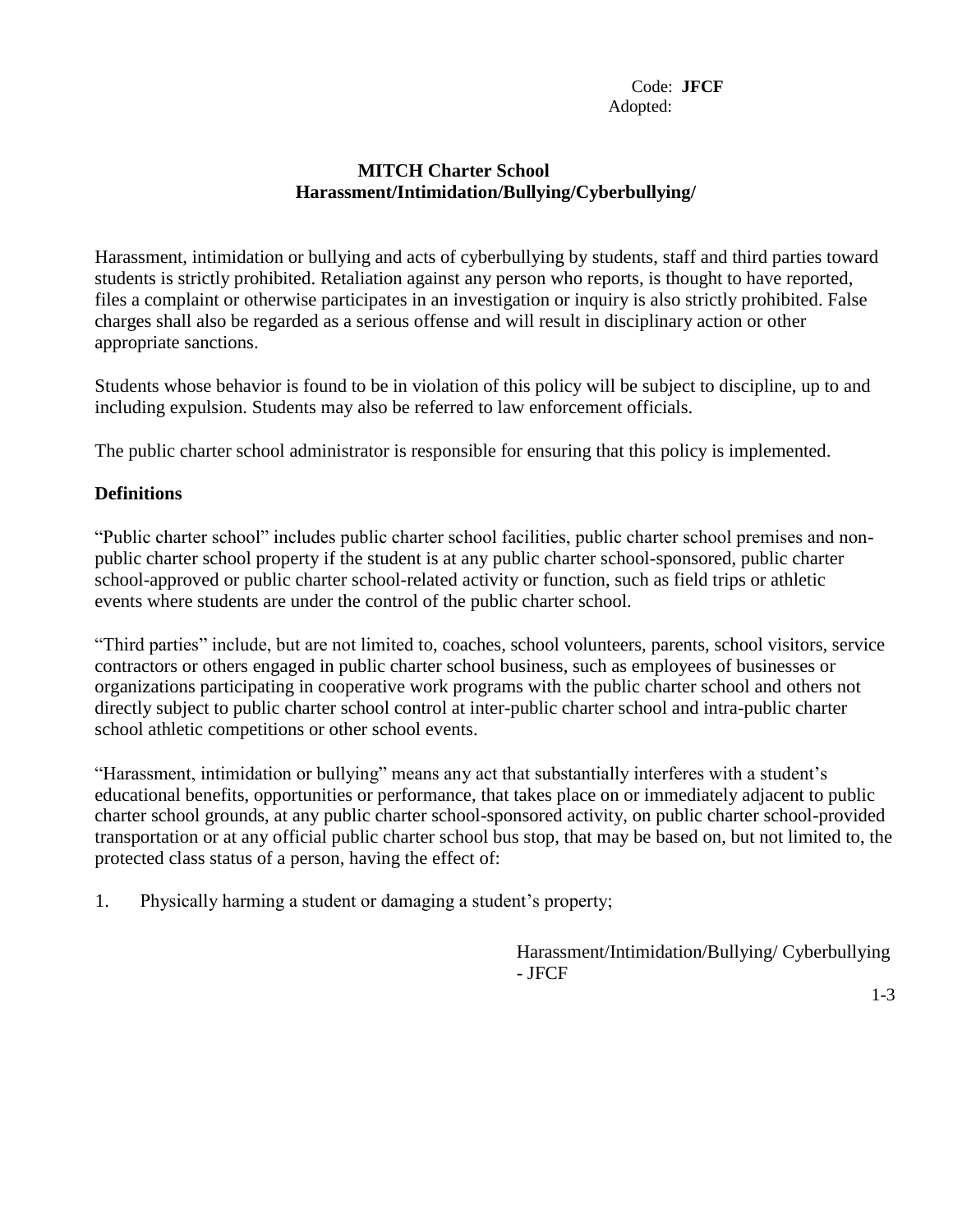- 2. Knowingly placing a student in reasonable fear of physical harm to the student or damage to the student's property;
- 3. Creating a hostile educational environment including interfering with the psychological wellbeing of the student.

"Protected class" means a group of persons distinguished, or perceived to be distinguished, by race, color, religion, sex, sexual orientation<sup>1</sup>, national origin, marital status, familial status, source of income or disability.

"Cyberbullying" is the use of any electronic communication device to harass, intimidate or bully.

"Retaliation" means harassment, intimidation or bullying, teen dating violence and acts of cyberbullying toward a person in response to a student for actually or apparently reporting or participating in the investigation of harassment, intimidation or bullying and acts of cyberbullying, teen dating violence or retaliation.

## **Reporting**

The public charter school administrator or designee will take reports and conduct a prompt investigation of any report of an act of harassment, intimidation or bullying and acts of cyberbullying. Any employee who has knowledge of conduct in violation of this policy shall immediately report his/her concerns to the The public charter school administrator or designee who has overall responsibility for all investigations. Failure of an employee to report an act of harassment, intimidation or bullying,or an act of cyberbullying to the public charter school administrator or designee may be subject to remedial action, up to and including dismissal. Remedial action may not be based solely on an anonymous report.

Any student who has knowledge of conduct in violation of this policy or feels he/she has been harassed, intimidated or bullied, a victim of being cyberbullied in violation of this policy is encouraged to immediately report his/her concerns to the public charter school administrator or

<sup>&</sup>lt;sup>1</sup> "Sexual orientation" means an individual's actual or perceived heterosexuality, homosexuality, bisexuality or gender identity, regardless of whether the individual's gender identity, appearance, expression or behaviors differs from that traditionally associated with the individual's sex at birth.

<sup>[</sup>Hazing/]Harassment/Intimidation/Bullying/[Menacing/]Cyberbullying/ Teen Dating Violence – Student\*\* - JFCF 2-3